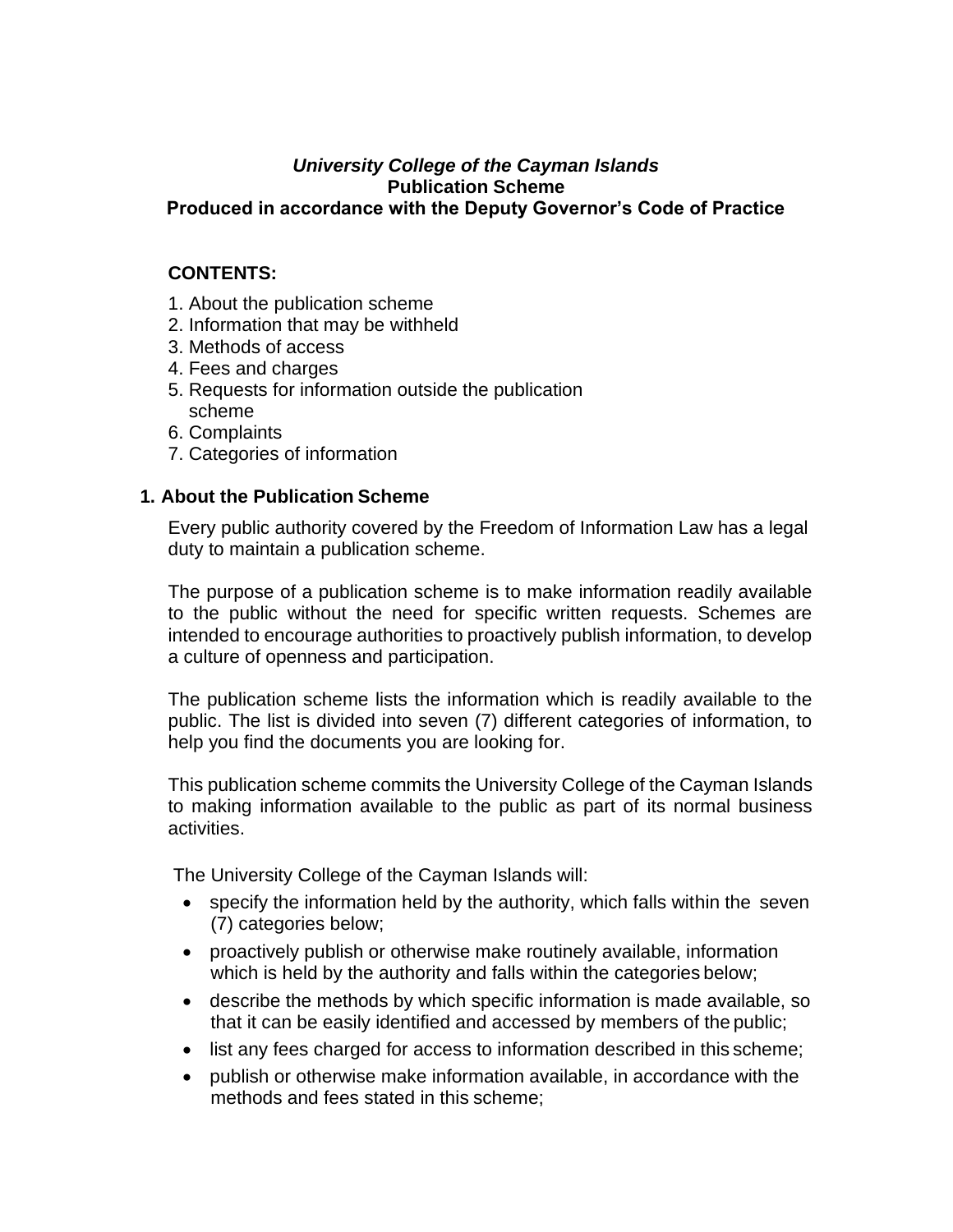- make this publication scheme available to the public;
- regularly review and update the information made available under this scheme.

### **2. Information that may be withheld**

The University College of the Cayman Islands will generally not publish:

- information in draft form;
- information that is not held by the University College of the Cayman Islands, or which has been disposed of in accordance with a legally authorised disposal schedule;
- information that is not readily-available for example: information that is contained in files that have been placed in archive storage, or is otherwise difficult to access;
- information which is exempt under the FOI Law, or otherwise protected from disclosure – for example: personal information; or commercially sensitive information. Records containing exempt matter will be published in a redacted<sup>[1](#page-1-0)</sup> form, where ever it is practical to do so, indicating which exemptions apply.

In maintaining this publication scheme, our aim is to be as open as possible.

However, there may be limited circumstances where information will be withheld from one of the categories of information listed in *section 7: Categories of information*.

Information will only be withheld where the FOI Law expressly permits it.

For example: where disclosure would breach the law of confidentiality, infringe personal privacy, harm the University College of the Cayman Island's (or another organisation's) commercial interests, or endanger the protection of the environment.

Whenever information is withheld, we will inform you of this and explain why that information cannot be released. Even where information is withheld, it may be possible to provide a redacted copy, with the exempt matter edited out.

If you wish to complain about any information which has been withheld, please refer to *section 6: Complaints*.

<span id="page-1-0"></span> $<sup>1</sup>$ A copy of the record, with the exempt matter deleted in accordance with the National Archive's</sup> *Redaction Standard*.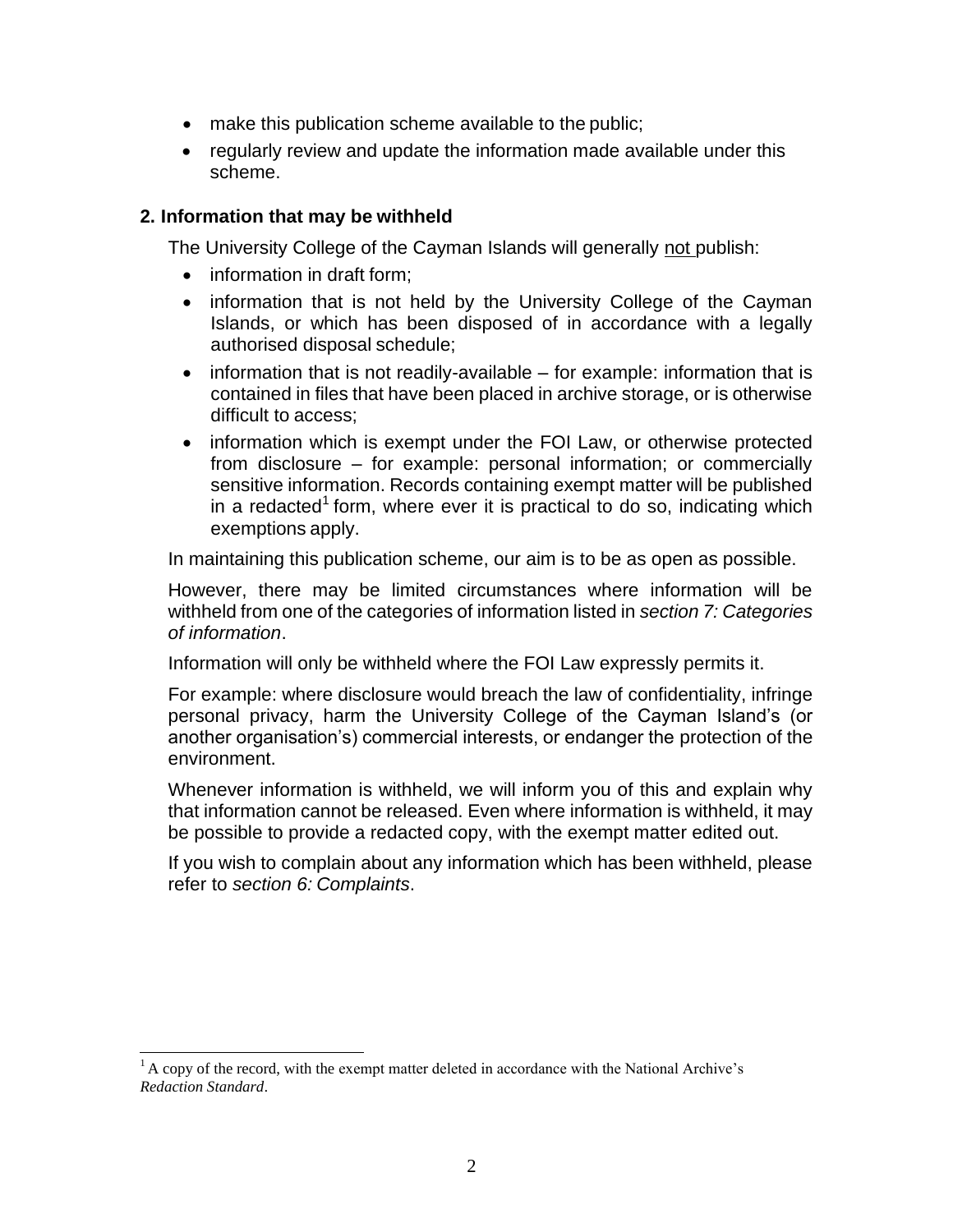## **3. Methods of Access**

Information available under our publication scheme will usually be accessible through the methods described below.

*Section 7: Categories of information* provides more details on the information available under the scheme, along with additional guidance on how the information within each category may be accessed.

# **Online**

Many of our documents are published electronically on this website and can be downloaded in PDF format. Where information is available online, a link within *section 7: Categories of information* will direct you to the relevant page or document.

If there is no link, or the link is broken, you can use our website's "Search" facility at [http://www.ucci.edu.ky](http://www.ucci.edu.ky/)

If you are still having trouble locating information listed under our scheme, please contact:

FOI Information Manager Mrs. Lucille Kong:

Telephone Number: 345-623-8224 (UCCI) or 345-623-0563 (Direct Line)

E-mail: [lkong@ucci.edu.ky](mailto:lkong@ucci.edu.ky) or [@foi@ucci.edu.ky](mailto:or@foi@ucci.edu.ky)

# **Email**

If information is listed in our publication scheme but is not published on the website, we may be able to send it to you by email. You can email us at [foi@ucci.edu.ky t](mailto:foi@ucci.edu.ky)o request information. Please provide a telephone number so that we can call you to clarify details if necessary.

# **Telephone**

Documents listed in the publication scheme can also be requested by telephone. Please call 345-623-8224 to request information.

# **Post**

All information listed in the publication scheme will usually be available in hard copy. Requests may be addressed to:

Mrs. Lucille Kong at 345-623-8224 or by email at [Lkong@ucciedu.ky o](mailto:Lkong@ucciedu.ky)r

[foi@ucci.edu.ky.](mailto:foi@ucci.edu.ky)

In your request, please provide your name and address, full details of the information or documents you would like to receive. You may also wish to provide a telephone number so that we can call you to clarify details if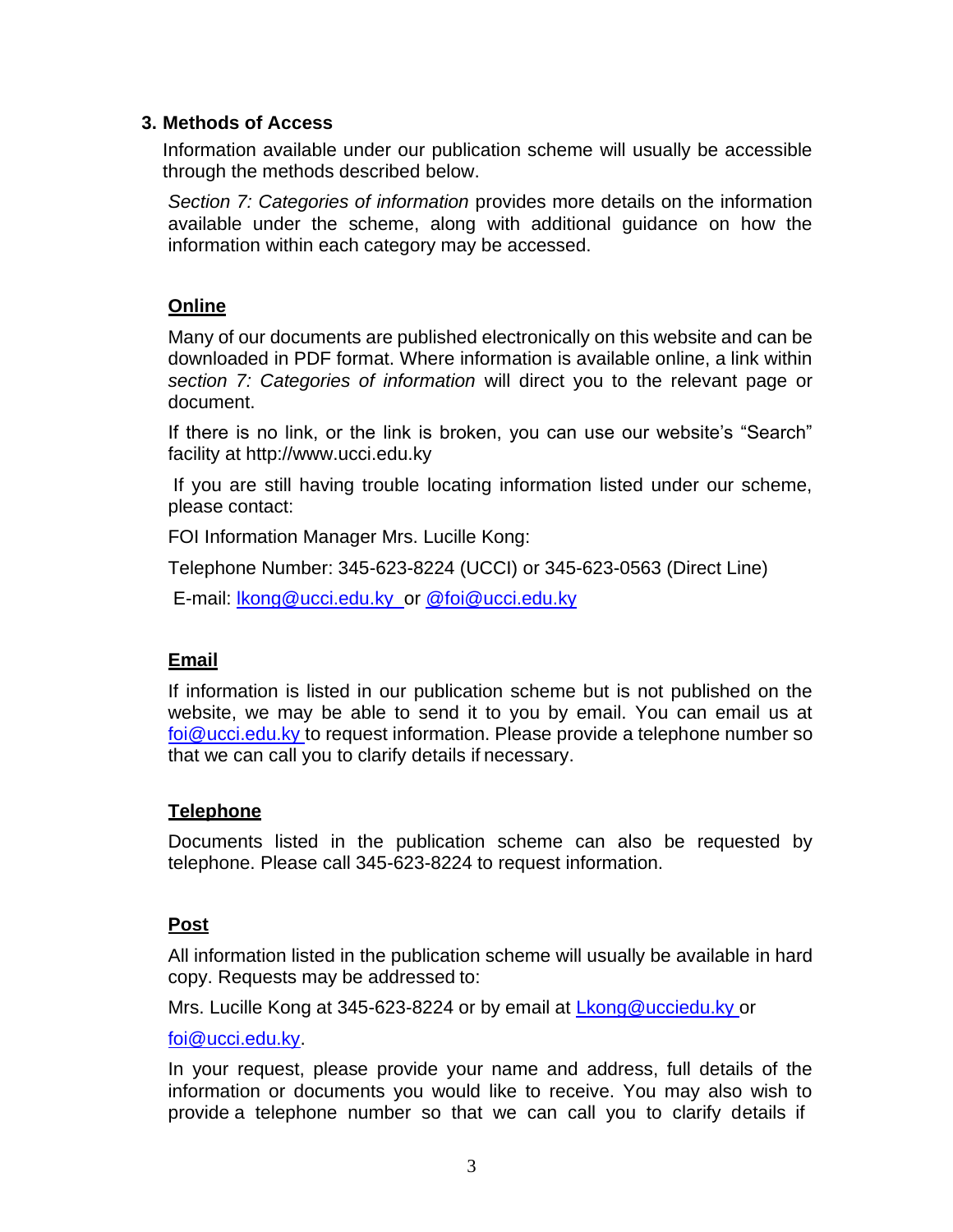necessary. For faster processing, please also include any applicable fee. (See *section 4: Fees and charges* for further details.)

### **Personal visits:**

In limited cases, you may be required to make an appointment to view information listed in the publication scheme. This will be clearly stated in *section 7: Categories of information*, and relevant contact details will be provided in that section.

## **Advice and assistance:**

If you experience any difficulty identifying the information you want to access, please contact Mrs. Lucille Kong at 345-623-8224 or direct line at 345-623- 0563 or foi @ucci.edu.ky

The University College of the Cayman Islands will adhere to its obligations under section 10 of the FOI Law, and any requirements relating to disability or discrimination, when providing information in accordance with this publication scheme.

Information will be provided in the language in which it is held or in such other language that is legally required. Where the University College of the Cayman Islands is legally required to translate any information, it will do so

# **4. Fees and charges:**

The purpose of this scheme is to make the maximum amount of information readily available at minimum effort and cost to the public. The University College of the Cayman Islands strives to ensure that fees and charges are clearly explained and kept to a minimum.

Information which is published online, downloaded through a website, or sent to you by email will be provided free of charge.

Fees may be charged for providing information in paper copy or on computer disc. Charges will reflect the actual costs of reproduction and postage, as described below.

There are some publications which the University College of the Cayman Islands offers for sale. This includes: *JUCCI Publication.* These publications are charged at the cover price, plus actual postage costs as charged by the Cayman Islands Postal Service.

### **Reproduction costs:**

Where fees apply, photocopied information will be charged at a standard rate of \$1.00 per page (black and white; any size) and \$1.50 per page (colour; any size).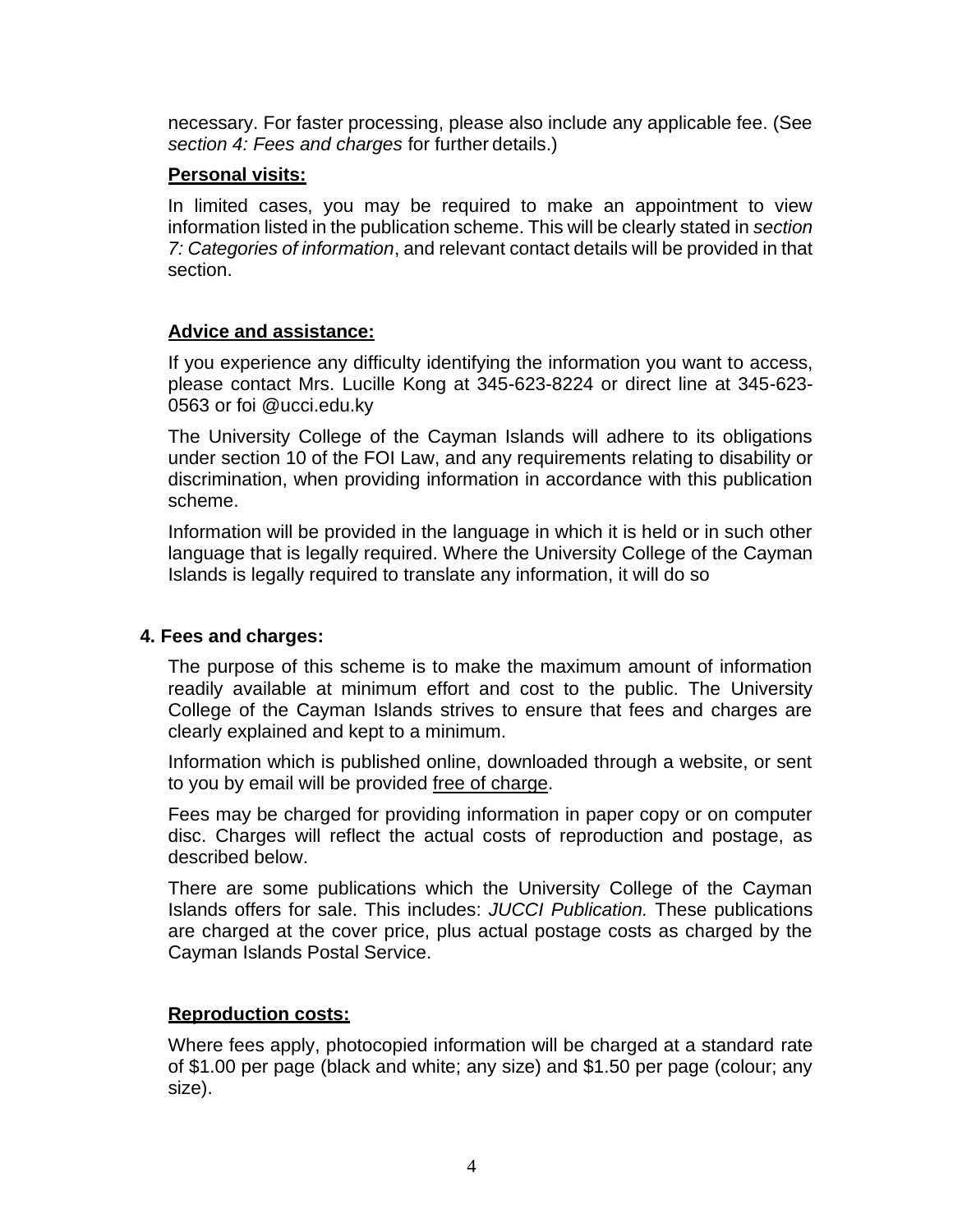Computer discs will be charged at a rate of \$2 per disc.

### **Postage costs:**

The University College of the Cayman Islands will pass on to the requester the actual costs of postage or courier delivery.

Details of any individual charges which differ from the above policy are provided within *section 7: Categories of information*.

If a fee applies, you will be advised of the amount and how it has been calculated. Information will be provided when the University College of the Cayman Islands has received your payment.

## **5. Requests for information outside the PublicationScheme**

Information held by the University *College of the Cayman Islands* that is not published under this scheme can be *requested in writing.*

Your request will be considered in accordance with the provisions of the FOI Law by contacting FOI Information Manager, Mrs. Lucille Kong at 345-623 8224 or direct line 345-623-0563 or email at [foi@ucci.edu.ky](mailto:foi@ucci.edu.ky) or [lkong@ucci.edu.ky](mailto:lkong@ucci.edu.ky)

### **6. Complaints**

The *University College of the Cayman Islands* aims to make our publication scheme easy to use, and to ensure our information is accessible to the public.

If you wish to complain about any aspect of this publication scheme, please contact Mrs. Lucille Kong at 345-623-0563 or email at **Ikong@ucci.edu.ky** or [foi@ucci.edu.ky,](mailto:foi@ucci.edu.ky) and we will try to resolve your complaint as quickly as possible.

Further information about our complaints procedures can be obtained from Mrs. Lucille Kong at 623-8224 or direct line at 345-623-0563 or email [lkong@ucci.edu.ky o](mailto:lkong@ucci.edu.ky)r [foi@ucci.edu.ky](mailto:foi@ucci.edu.ky)

You have legal rights to access information under this scheme, and a right to complain to the Information Commissioner if you are dissatisfied with our response.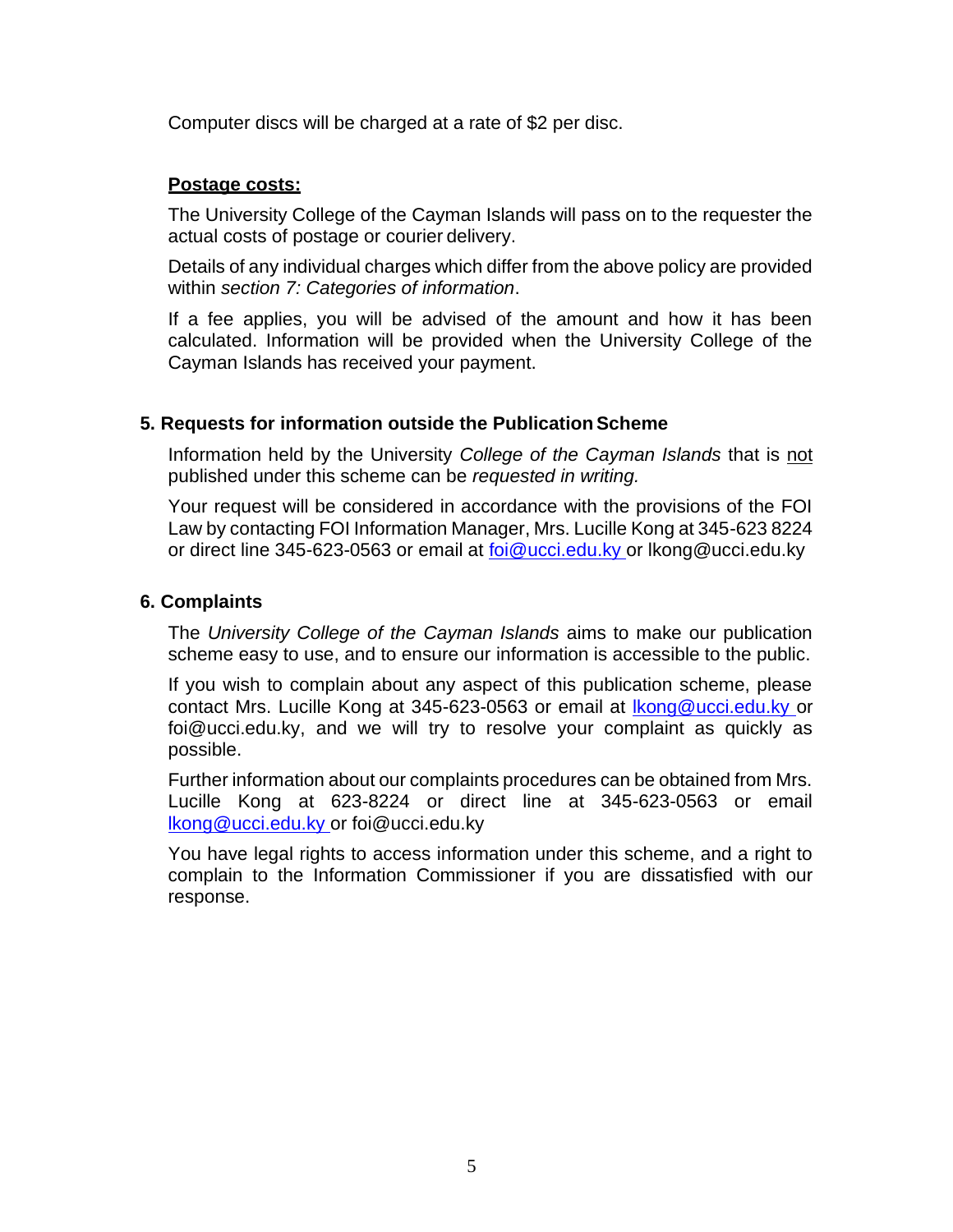# **Physical Address:**

Information Commissioner's Office, 2nd Floor, Elizabethan Square George Town Grand Cayman Cayman Islands

# **Mailing Address**

PO Box 1375 Grand Cayman KY1-1108 CAYMAN ISLANDS

Monday-Friday 9:30am-4:00pm

Telephone: +1 345 747 5402 Fax 345-949-2026 Email: *[info@infocomm.ky](mailto:info@infocomm.ky)*

# **7. Categories of Information**

- About Us
- Strategic Management
- Finance & Administration
- Policies & Procedures
- Decisions & Recommendations
- Lists & Registers
- Our Services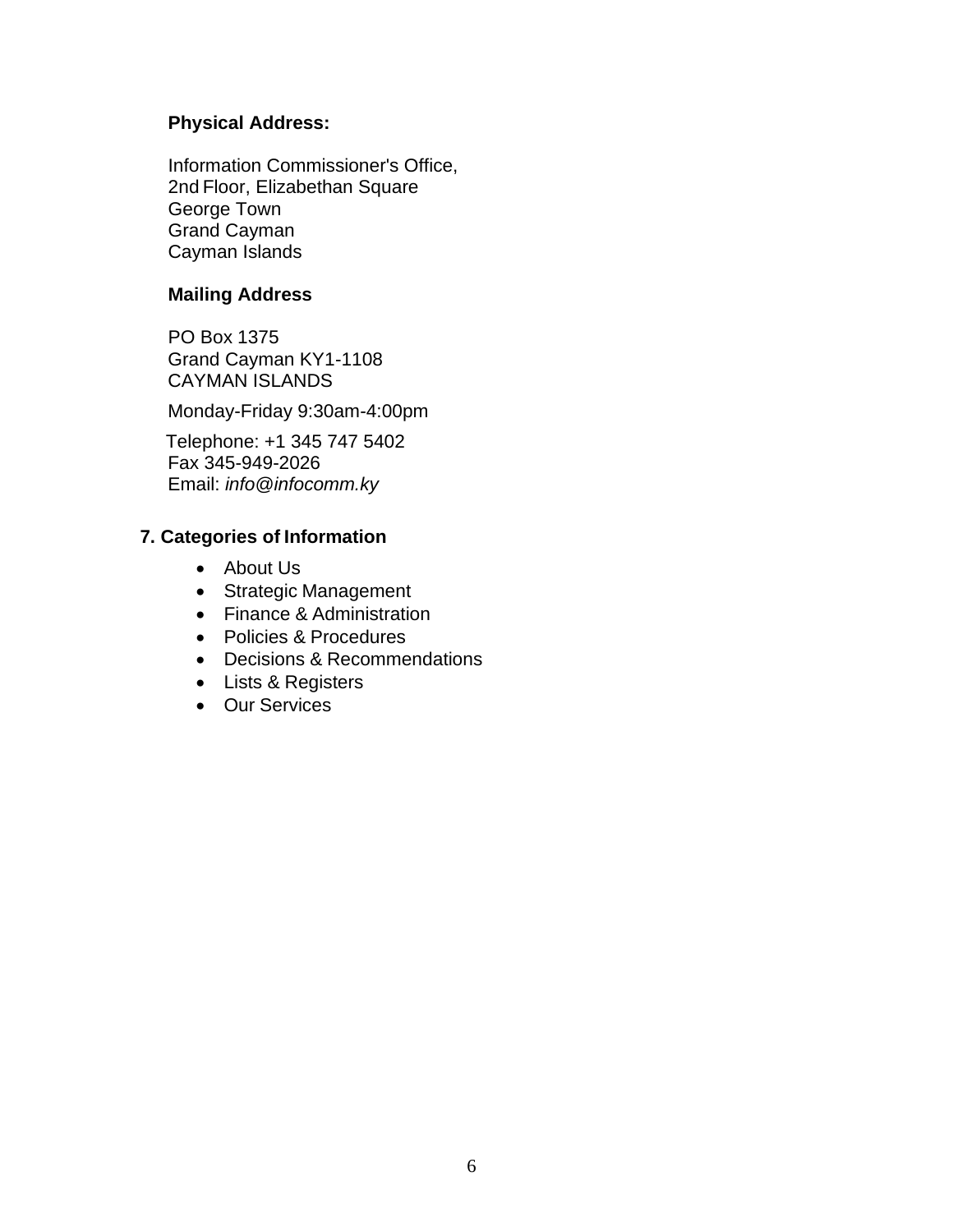### **ABOUT US**

University College of the Cayman Islands

#### **Ministry**

Ministry of Education and Minister for District Administration and Lands

#### **Principal Officer**

Minister of Education and Minister for District Administration and Lands

Hon. Juliana O'Connor-Connolly, LLB, BA, JP, MLA

#### **Physical Address**

5<sup>th</sup>Floor, Government Administration Building 113 Elgin Avenue, George Town, Grand Cayman Cayman Islands Telephone: 345-244-2417

#### **Mailing Address**

Government Administration Building Box 108, 133 Elgin Avenue Grand Cayman, KY1-9000, Cayman Islands Telephone Number: 345-244-2417 Website: [www.education.gov.ky](http://www.education.gov.ky/)

#### **Deputy Chief Officer, Education Policy and Planning**

Mrs. Lyneth Monteith

#### **Physical Address**

5<sup>th</sup>Floor, Government Administration Building 113 Elgin Avenue, George Town, Grand Cayman Cayman Islands Telephone: 345-244-2417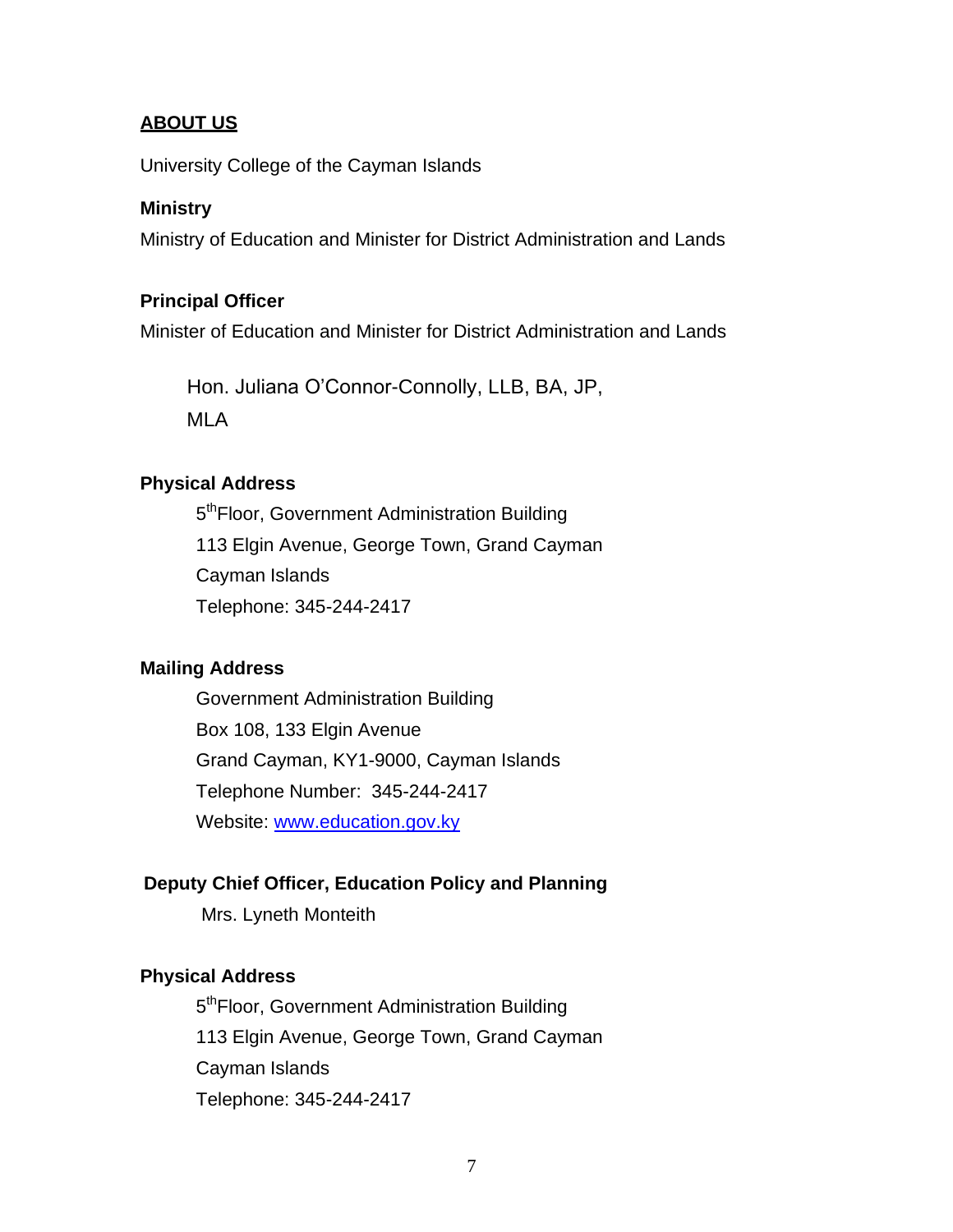#### **Mailing Address**

Government Administration Building Box 108, 113 Elgin Avenue Grand Cayman, KY1-9000, Cayman Islands Telephone Number: 345-244-2417 Website: [www.education.gov.ky](http://www.education.gov.ky/)

#### **Chief Officer of Ministry of Education**

Cetoya Cacho

### **Physical Address**

5<sup>th</sup> Floor, Government Administration Building 113 Elgin Avenue, Grand Cayman, Grand Cayman Cayman Islands Telephone Number: 325-244-2417

#### **Mailing Address:**

Government Administration Building Box 108, 133 Elgin Avenue Grand Cayman, KY1-9000, Cayman Islands Telephone Number: 345-244-2417 Website: [www.education.gov.ky](http://www.education.gov.ky/)

#### **Acting President and CEO of the University College of the Cayman Islands**

Dr. JD Mosley-Matchett, Interim Acting President and CEO

#### **Physical Address:**

University of the Cayman Islands (UCCI) 168 Olympic Way, George Town, Grand Cayman Email: JMosley-Matchett@ucci.edu.ky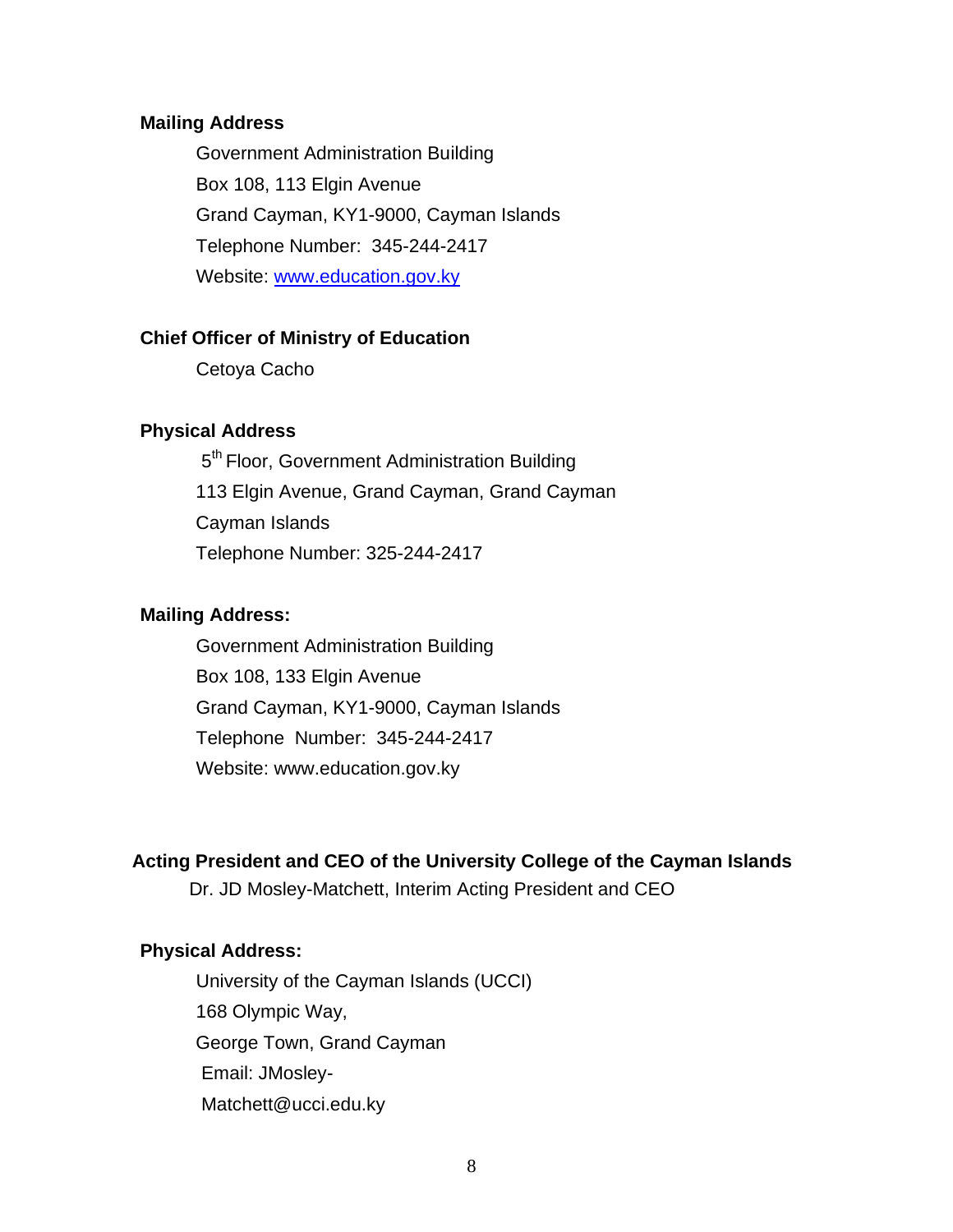### **Mailing Address:**

P.O. Box 702 George Town, Grand Cayman KY1-1107 Telephone Number: 345-623-8224 Fax: 345-949-6781 Email: [info@ucci.edu.ky](mailto:info@ucci.edu.ky)

### **Vice President, Business and Finance: University College of the Cayman Islands**

Dr. Beverly Shuford

### **Physical Address:**

University of the Cayman Islands (UCCI) 168 Olympic Way George Town, Grand Cayman Email: [Bshuford@ucci.edu.ky](mailto:Bshuford@ucci.edu.ky)

### **Mailing Address:**

P.O. Box 702, KY1-1107 George Town, Grand Cayman Telephone Number: 345-526-2540 Fax: 345-949-6781 Email: [info@ucci.edu.ky](mailto:info@ucci.edu.ky)

## **Director – Admissions & Registration: University College of the Cayman Islands**

Tamsin Deasey, BA (Hon), MA

### **Physical Address:**

University of the Cayman Islands (UCCI) 168 Olympic Way George Town, Grand Cayman Email: [Bshuford@ucci.edu.ky](mailto:Bshuford@ucci.edu.ky)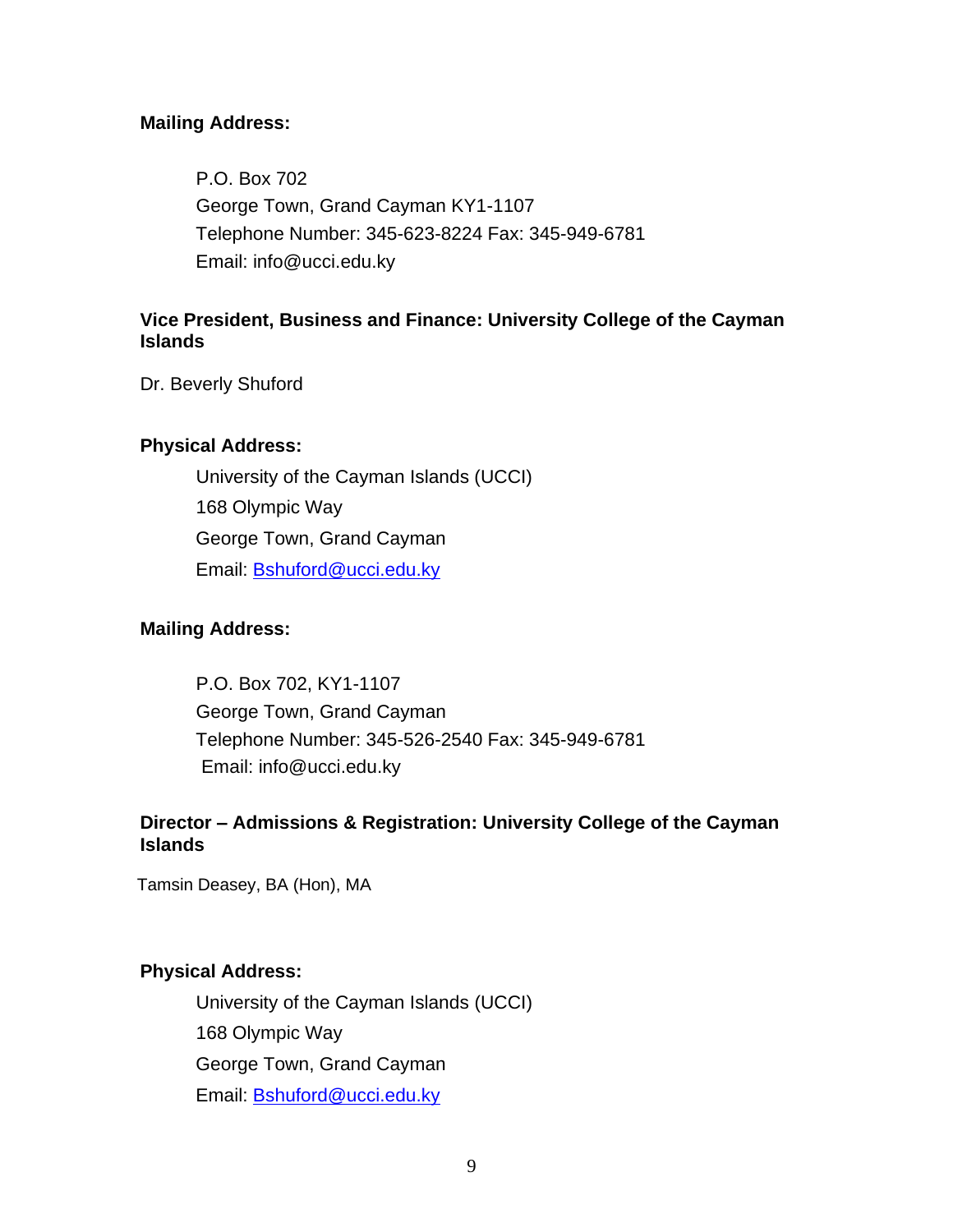# **Mailing Address:**

P.O. Box 702, KY1-1107 George Town, Grand Cayman Telephone Number: 345-526-2540 Fax: 345-949-6781 Email: [info@ucci.edu.ky](mailto:info@ucci.edu.ky)

# **Deputy Registrar of UCCI Brac Campus**

Mrs. Shavon Bodden

# **Physical Address**

Avistar Building, West End Cayman Brac Cayman Island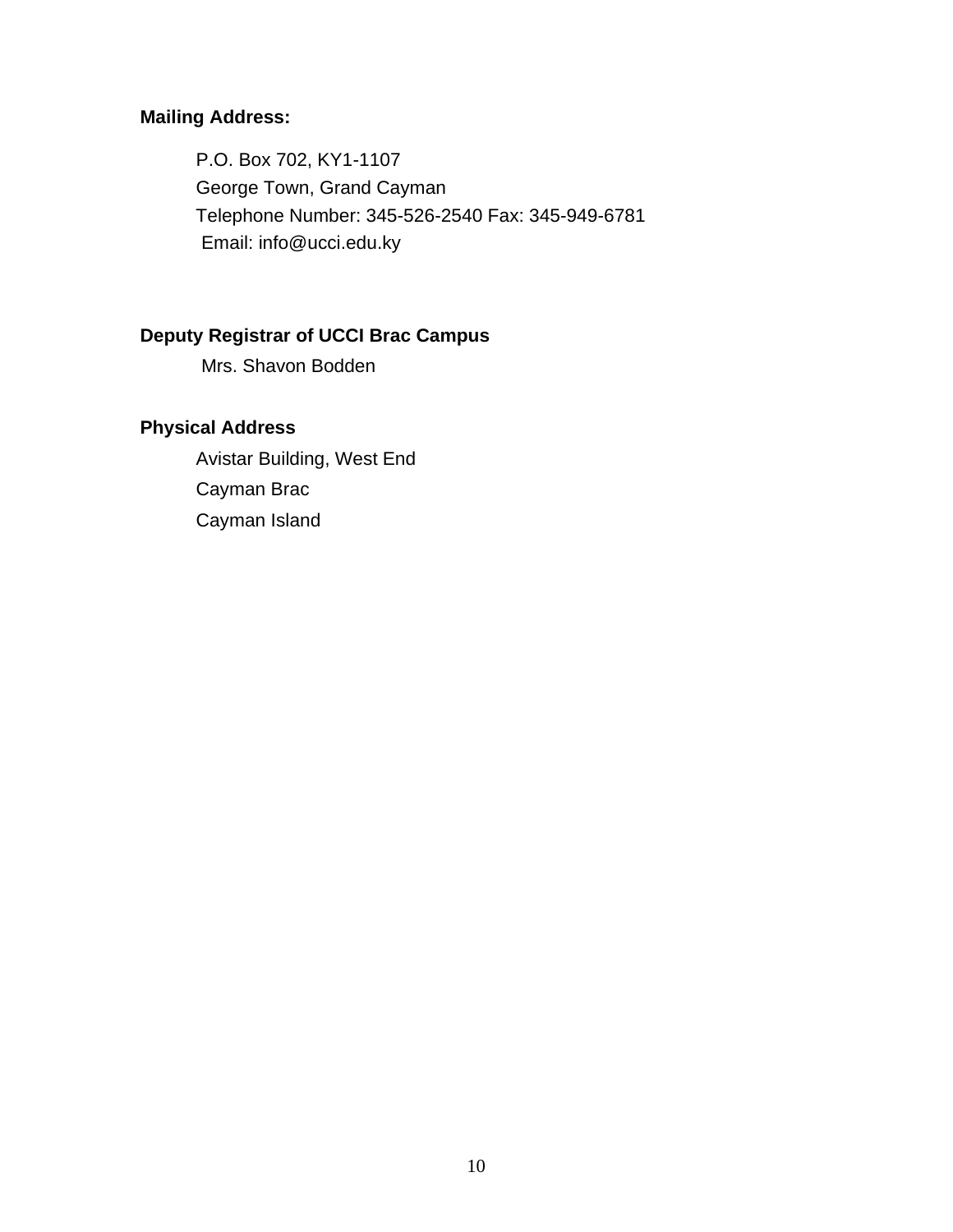## **Mailing Address**

P.O. Box 255 Stake Bay KY2-2101 Cayman Brac Telephone Number: 345-623-0504 Fax: 345-948-8129 Email [sbodden@ucci.edu.ky](mailto:sbodden@ucci.edu.ky)

## **University College of the Cayman Islands Contact Details**

Grand Cayman Office Address:

## **Physical Address**

University College of the Cayman Islands (UCCI) 168 Olympic Way George Town, Grand Cayman

## **Mailing Address**

P.O. Box 702, KY1-1107 George Town, Grand Cayman Telephone Number: 345-623-8224 Fax: 345-949-6781

# **UCCI Information Manager**

Mrs. Lucille Kong Telephone Number: 345-623-8224 (UCCI) or 345-623-0563 (Direct Line) E-mail: [lkong@ucci.edu.ky](mailto:lkong@ucci.edu.ky) or [@foi@ucci.edu.ky](mailto:or@foi@ucci.edu.ky)

# **Organization and Functions**

Mission:

The University College of the Cayman Islands is an institution of higher learning that contributes to the Caymanian society by advancing knowledge and developing creative graduates through its cultural, social, economic and environmental activities.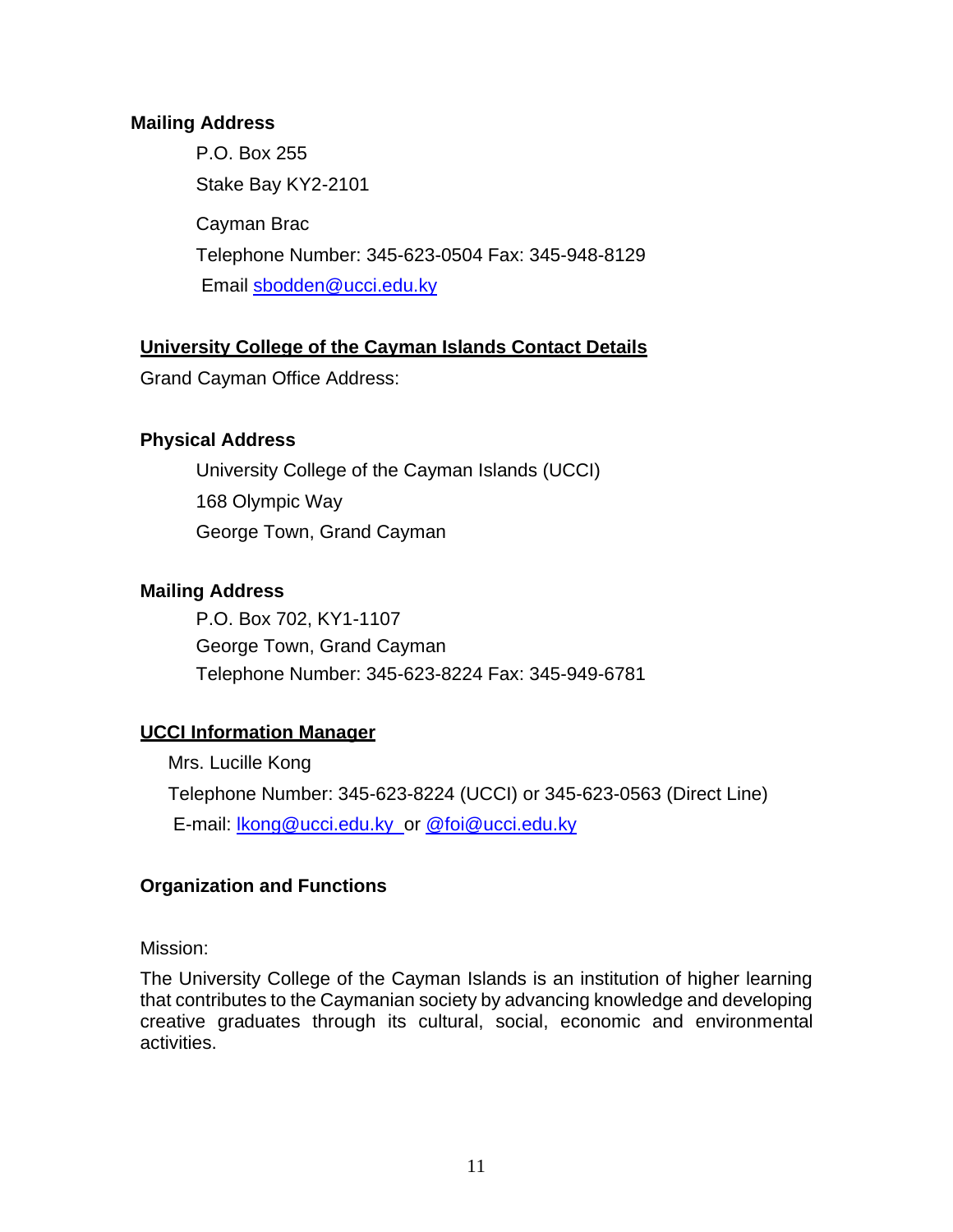# Administration:

University of the Cayman Islands (UCCI) P.O. Box 702 George Town KY1-1107 Grand Cayman Telephone Number: 345-623 8224 Fax: 345-949-6781 Website: [www.ucci.edu.ky](http://www.ucci.edu.ky/)

| <b>Location and hours</b>                                                                                                                                                    | <b>Matters handled</b>                                                                                                           |
|------------------------------------------------------------------------------------------------------------------------------------------------------------------------------|----------------------------------------------------------------------------------------------------------------------------------|
| University College of the Cayman Islands<br><b>Administration Office</b><br>Opening hours:<br>Monday 8:30 am - Thursday<br>5:00 pm Friday 8:30 am - 4:30<br>pm               | Application/registration<br>for<br>students and enquires from<br>public about<br>the<br>our<br>programmes.                       |
| The Sam Basdeo Learning and Resource Centre Learning resources, books,<br>Opening hours:<br>Monday 8:00 am - Thursday<br>9pm. Friday 8:00 am - 4:00 pm<br>Sat 9:am - 5:00 pm | proprietary databases, staff<br>expertise in research<br>assistance and<br>study<br>facilities.                                  |
| <b>Civil Service College of the Cayman Islands</b><br>Opening hours:<br>Monday-Saturday 9:00 am - 5:30 pm.                                                                   | Application/registration<br>special courses for Civil<br>Servants and enquiries from<br>public about<br>the<br>our<br>programmes |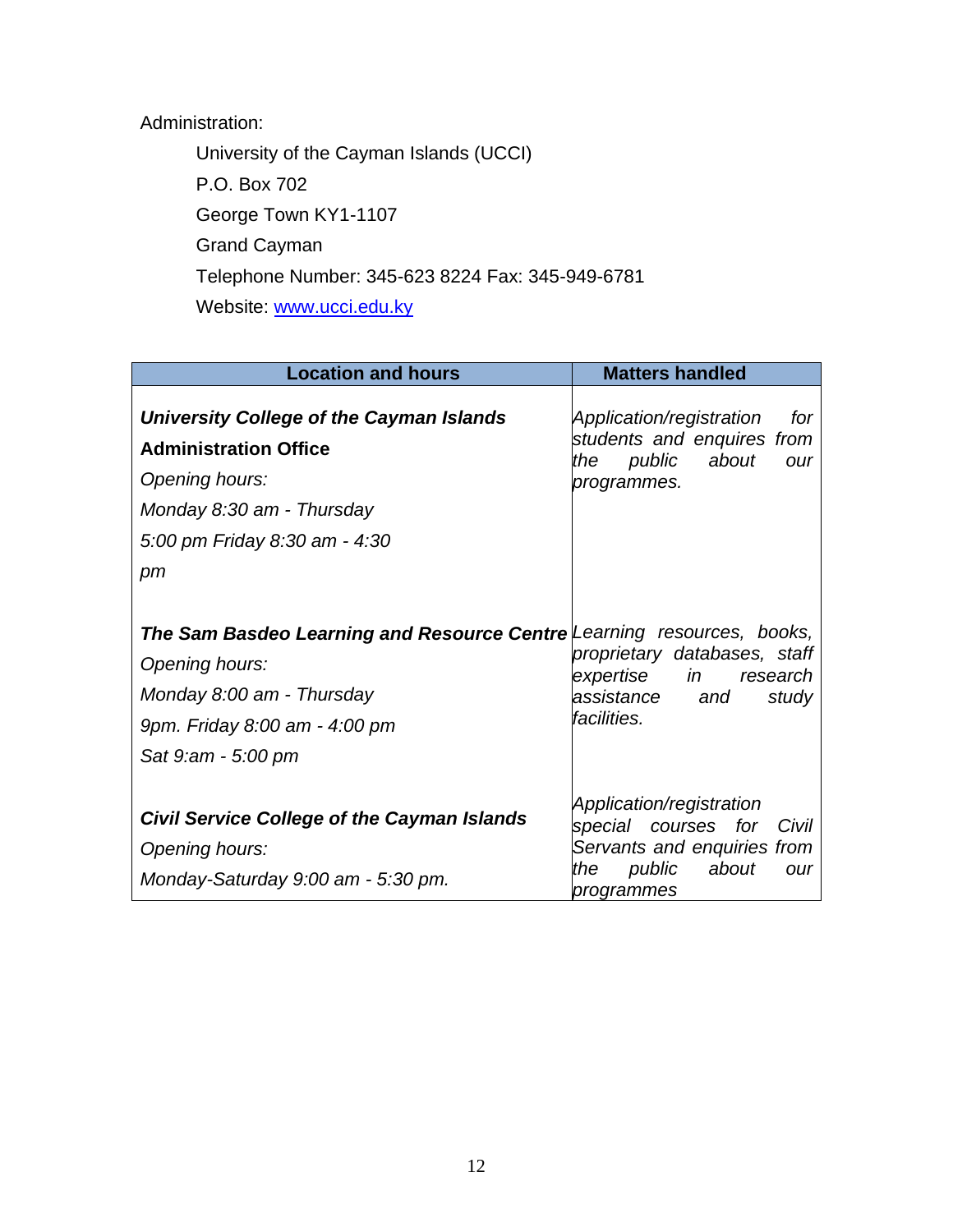| <b>Board and Committees</b>                                                                                                                                                                                                                                                                                                                                                                                                                                                        |                                                                                        |                                                                                      |  |  |  |
|------------------------------------------------------------------------------------------------------------------------------------------------------------------------------------------------------------------------------------------------------------------------------------------------------------------------------------------------------------------------------------------------------------------------------------------------------------------------------------|----------------------------------------------------------------------------------------|--------------------------------------------------------------------------------------|--|--|--|
| <b>Name</b>                                                                                                                                                                                                                                                                                                                                                                                                                                                                        | <b>Meetings</b>                                                                        | <b>Minutes</b>                                                                       |  |  |  |
| <b>UCCI Board of Governors</b><br>Chairman:<br>Mr. Gilbert McLean                                                                                                                                                                                                                                                                                                                                                                                                                  | Location: University<br>College of the<br>Cayman Islands                               | Minutes are<br>available at this<br>link <b>UCCI</b><br>Governance<br><b>Minutes</b> |  |  |  |
| <b>Deputy Chair:</b><br>Mr. Jared Awe, Deputy Chair                                                                                                                                                                                                                                                                                                                                                                                                                                |                                                                                        |                                                                                      |  |  |  |
| <b>Members:</b><br>Mr. Phillip Scott, Non-<br><b>Voting Member</b><br>Mrs. Nichelle Scott,<br>Member<br>Mr. Leonard Lewis,<br>Member<br>Mr. Ronnie Dunn, Non-<br>Voting<br>Ms. Pamela Ebanks-Small,<br>Member<br>Ms. Lindsay Japal, Member<br>Mr. Steve Bramwell, Member<br>Dr. Gayle Woods, Member<br>Dr. JD Mosley-Matchett, Interim President<br>and CEO, Ex-Officio<br>Secretary:<br>Ms. Wendy Lauer, Recording Secretary and<br><b>Executive Assistant to the Board Chair</b> |                                                                                        |                                                                                      |  |  |  |
| <b>Audit &amp; Finance Committee</b><br>Jared Awe, Chair, Board Representative<br><b>Members:</b><br><b>Mr. Leonard Lewis, Board Representative</b><br>Mr. Ronnie Dunn, Board Representative<br><b>Ms. Angel Ho, Secretary</b>                                                                                                                                                                                                                                                     | Location: University<br>College of the Cayman available at this link<br><b>Islands</b> | Minutes are<br><b>UCCI Governance</b><br><b>Minutes</b>                              |  |  |  |
| Dr. Beverly Shuford, VP, Business and<br>Finance                                                                                                                                                                                                                                                                                                                                                                                                                                   |                                                                                        |                                                                                      |  |  |  |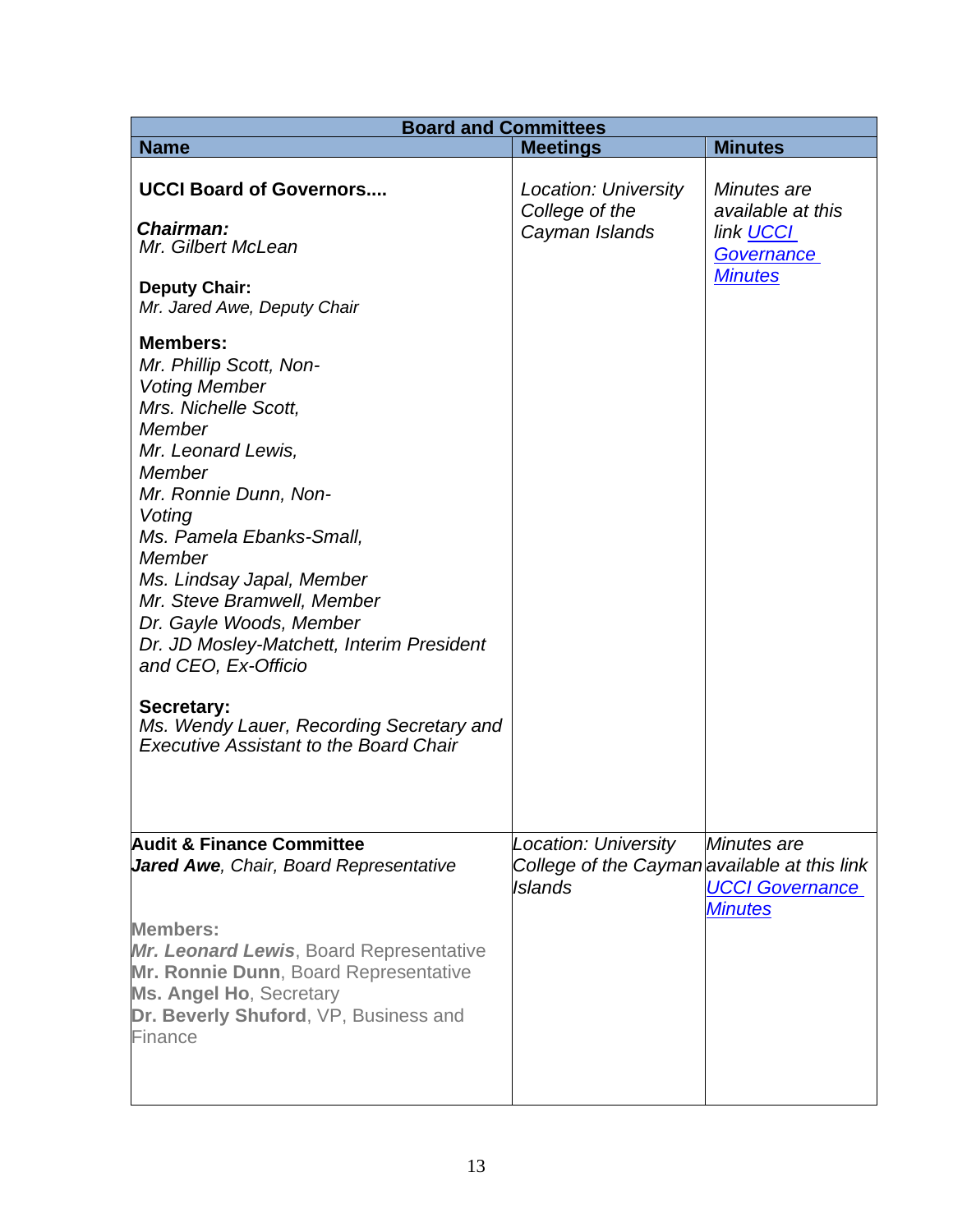| <b>Executive Committee</b><br>Mr. Gilbert McLean, Chair<br>Mr. Mr. Jared Awe, Deputy Chair<br>Dr. JD Mosley-Matchett, Acting Interim<br>President and CEO, Chair of Administrative<br>and Academic Committee, or in that Chair's<br>temporary absence the Deputy Chair of the | Location:<br><b>University</b><br>College<br>of the Cayman Islands | Minutes are available<br>at this link <b>UCCI</b><br>Governance<br><b>Minutes</b> |
|-------------------------------------------------------------------------------------------------------------------------------------------------------------------------------------------------------------------------------------------------------------------------------|--------------------------------------------------------------------|-----------------------------------------------------------------------------------|
| <b>AAC</b>                                                                                                                                                                                                                                                                    |                                                                    |                                                                                   |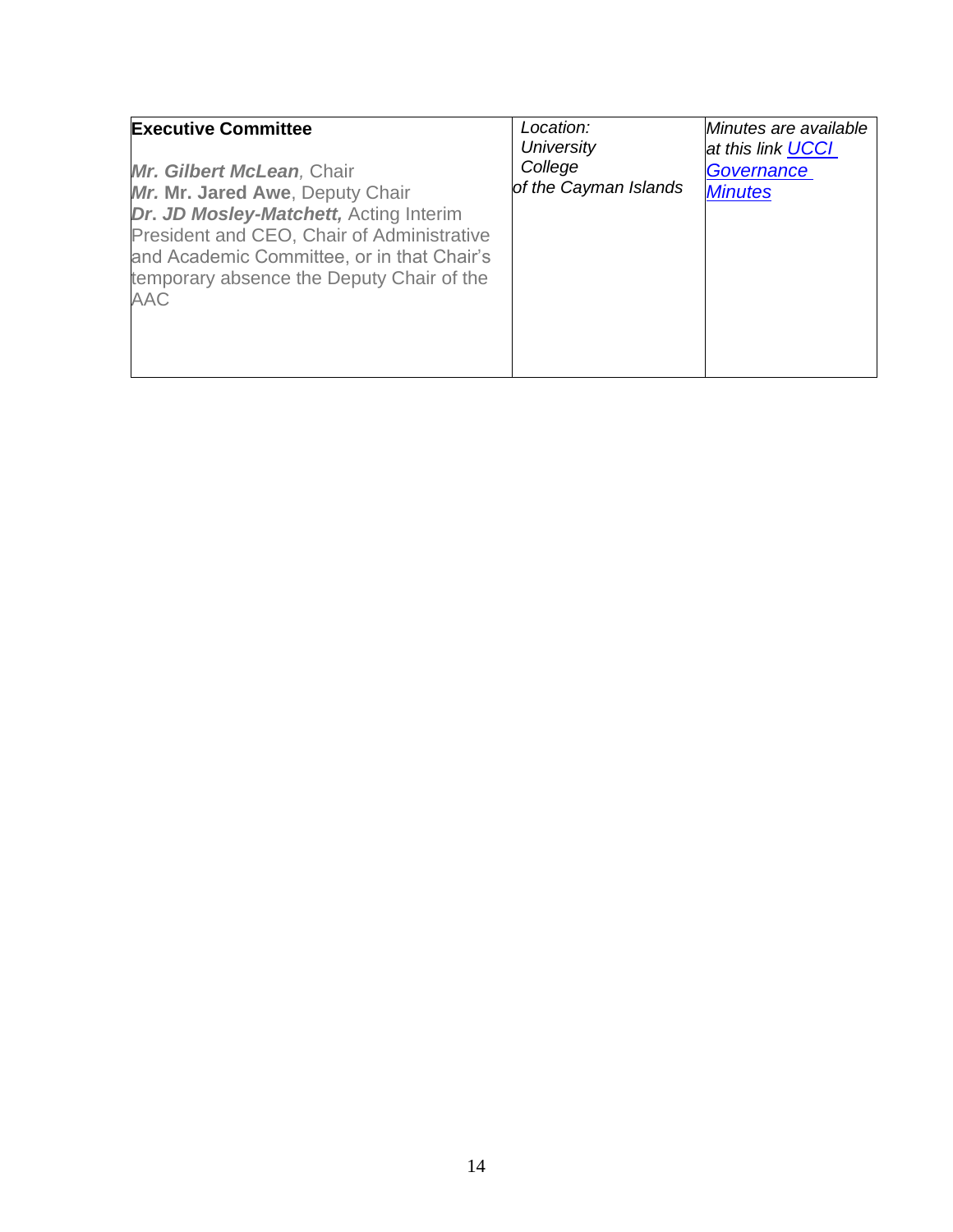| <b>UCCI's Academic and Administrative Committee</b>  |                 |                |  |
|------------------------------------------------------|-----------------|----------------|--|
| <b>Name</b>                                          | <b>Meetings</b> | <b>Minutes</b> |  |
| <b>Administrative &amp; Academic Committee</b>       |                 |                |  |
| Chair: Dr. Mosley-Matchett, Acting Interim President |                 |                |  |
| and CEO                                              |                 |                |  |
| <b>Administrative Staff</b>                          |                 |                |  |
| Ms. Pamela Ebanks-Small, Board Member                |                 |                |  |
| Mr. Phillip Scott, Board Member                      |                 |                |  |
| Mr. Eustache Placide., Faculty/Staff representative  |                 |                |  |
| elected by faculty and Staff                         |                 |                |  |
| Ms. Kyra Simpson, Student                            |                 |                |  |
| representative elected by students                   |                 |                |  |
| Mr. Peter Paul, EA to the President -Staff           |                 |                |  |
| (Secretary to ACC)                                   |                 |                |  |
| Ms. Marian Jarquin, Executive Leadership             |                 |                |  |
| Mr. Simon Ashdown, Executive                         |                 |                |  |
| Leadership                                           |                 |                |  |
| Ms. Donnette Goddard, Executive                      |                 |                |  |
| Leadership                                           |                 |                |  |
| Ms. Kristen Ford, Executive Leadership               |                 |                |  |
| Ms. Tamsin Deasey, Executive                         |                 |                |  |
| Leadership                                           |                 |                |  |
| Dr. Beverly Shuford, Executive                       |                 |                |  |
| Leadership                                           |                 |                |  |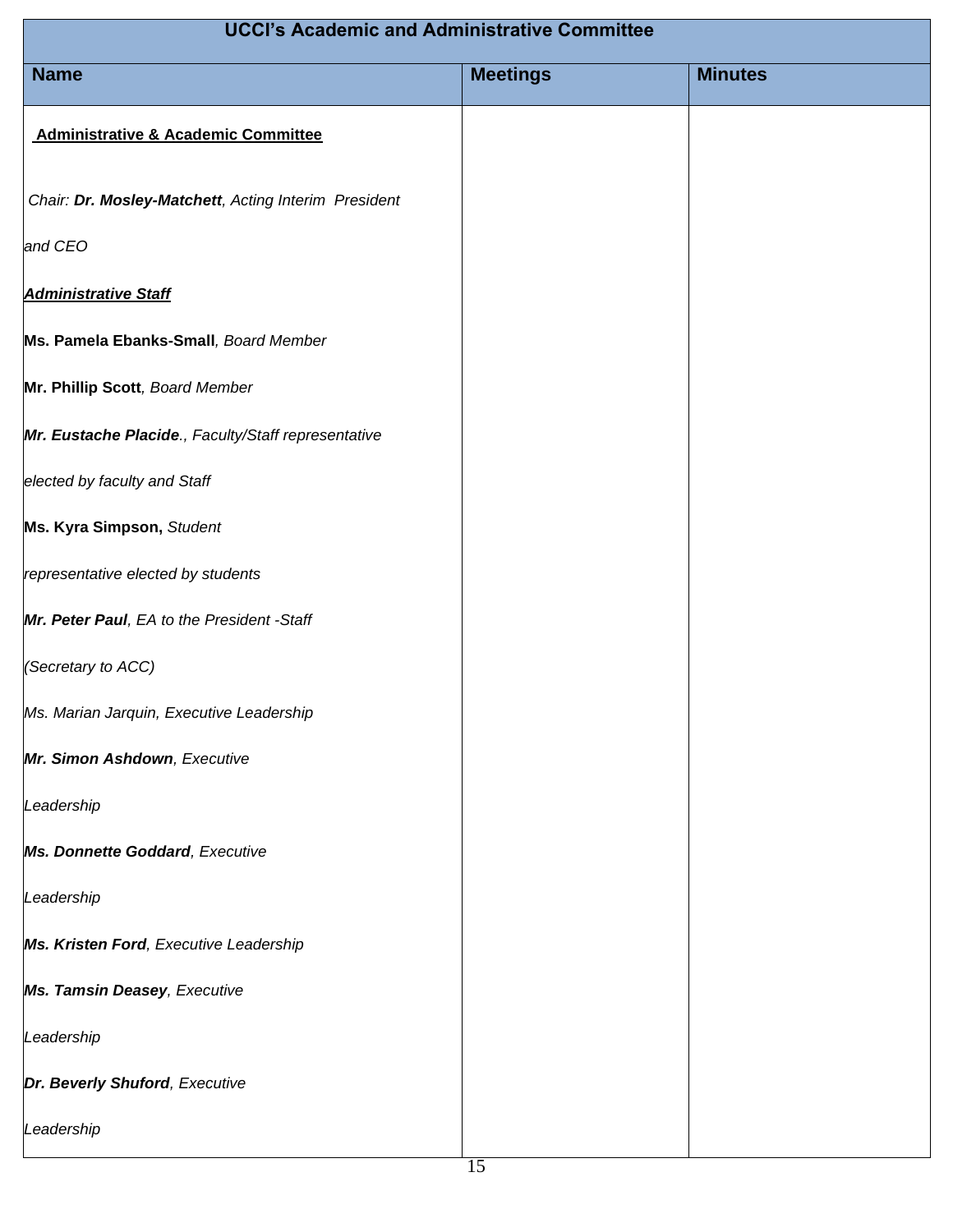| <b>UCCI's Academic and Administrative Committee</b> |                 |                |  |  |
|-----------------------------------------------------|-----------------|----------------|--|--|
| <b>Name</b>                                         | <b>Meetings</b> | <b>Minutes</b> |  |  |
| <b>Administrative &amp; Academic Committee</b>      |                 |                |  |  |
| Ms. Tracey Hargrave, Interim Dean                   |                 |                |  |  |
| Ms. Terese Parker, Interim Dean                     |                 |                |  |  |
| Dr. Ivan Eubanks, Interim Dean                      |                 |                |  |  |
| Mr. Paul Puckerin, Interim Dean                     |                 |                |  |  |
|                                                     |                 |                |  |  |
|                                                     |                 |                |  |  |
|                                                     |                 |                |  |  |
|                                                     |                 |                |  |  |
|                                                     |                 |                |  |  |
|                                                     |                 |                |  |  |
|                                                     |                 |                |  |  |
|                                                     |                 |                |  |  |
|                                                     |                 |                |  |  |
|                                                     |                 |                |  |  |
|                                                     |                 |                |  |  |
|                                                     |                 |                |  |  |
|                                                     |                 |                |  |  |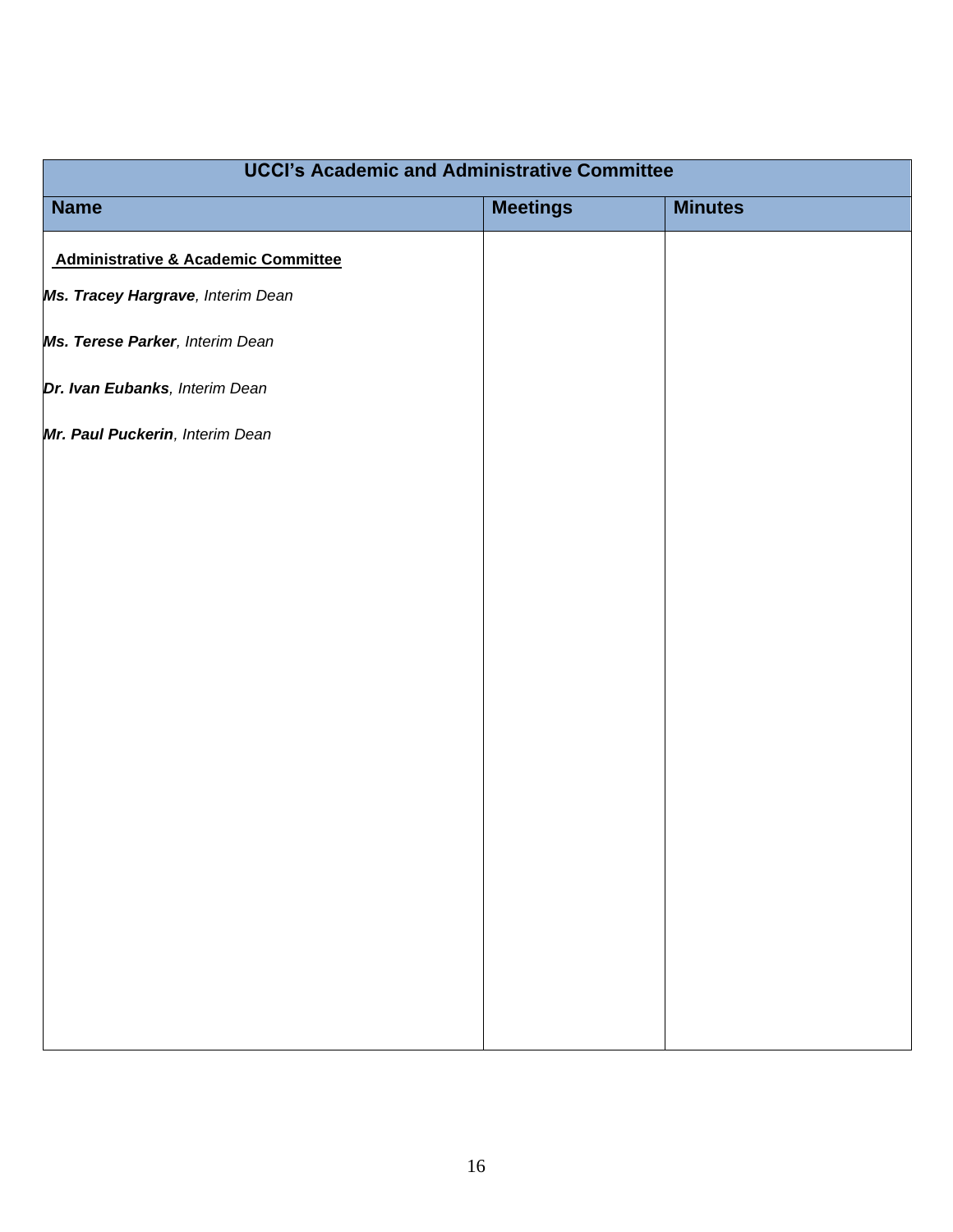## **History**

Government-sponsored tertiary education in the Cayman Islands began in 1975 when the Community College was established as a part-time institution. From 1976 to 1981 three other institutions - the Trade School, the Hotel School and the Marine School - were founded. These schools were located at different sites and were supervised either by the Ministry of Education or the Ministry of Tourism and Labour.

In 1985, the Government of the Cayman Islands decided to centralise the administration of all public post-secondary educational institutions on the islands. The Hotel Training School, the Marine & Trade Training School and the Secretarial/Business Studies Section of the Sixth Form of the Cayman Islands High School were amalgamated to form the Community College of the Cayman Islands.

In 1987, by an Act of the Legislative Assembly, the College was established as a semi-autonomous post-secondary educational institution.

In 2004, by an act of the Legislative Assembly, the name of the institution was changed from the Community College of the Cayman Islands to the University College of the Cayman Islands.

Governance of the College, as stipulated in the University College Law, 2012 Revision), and the is the responsibility of a Board of Governors and an Academic and Administrative Committee.

# **Ministry**

UCCI functions under the Ministry of Education, Youth, Sports, Agriculture and Lands.

# **STRATEGIC MANAGEMENT**

The Ministry of Education, Training and Employment administers the authority's operations at the organisational level; developing business plans and corporate policy; setting long term goals and objectives; evaluating the agency's overall performance and progress towards established targets; managing programmes to improve business processes and ensure consistent service delivery; preparing or revising laws and other regulatory instruments that affect the authority's functions and responsibilities; obtaining legal advice from external sources using the laws that regulate the function of government entities.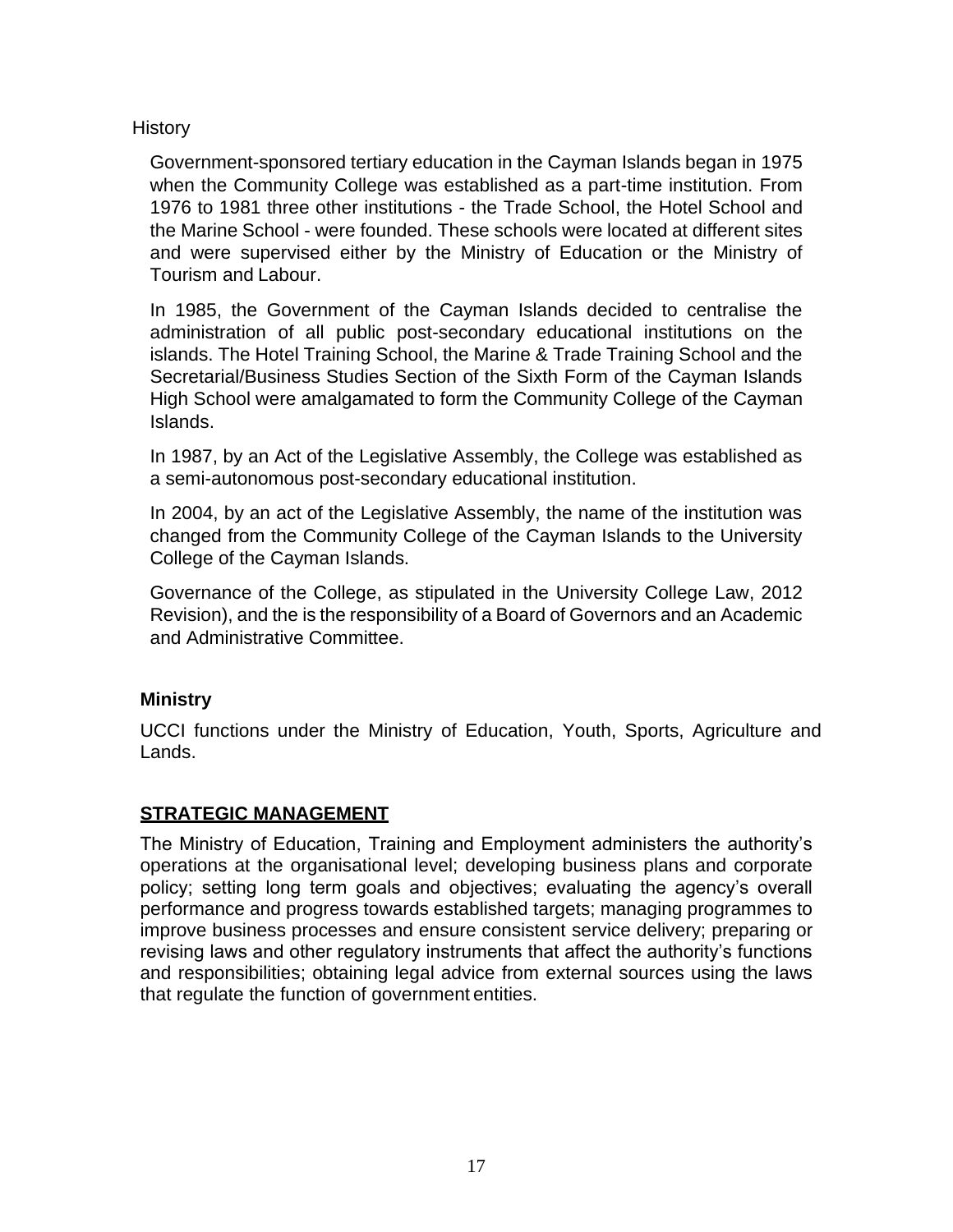- **Governance**
- University College Law (2012 Revision)
- Public Authorities Law, 2017
- Freedom of Information Law, (2020 Revision)
- Freedom of Information (General) Regulations, 2008
- Data Protection Law, 2017
- Data Protection Regulations, 2018
- The National Archive and Public Records Law, 2007
- The National Archive and Public Records Regulations, 2007
- The Public Service Management Law (2007 Revision)
- Personnel Regulations, 2006
- The Public Management and Finance Law (2005 Revision)
- NB: These are available from the UCCI, Sam Basdeo Learning Resource Centre. (Photocopying is \$0.10 per page)
- Board of Governors Minutes (accessible via *[UCCI Governance Minutes\)](https://governance.ucci.edu.ky/index.cfm?pagepath=Meetings&id=82298)*

### • **Corporate management**

- Mission Statement
- Hurricane Disaster/Recovery and Emergency Preparedness Plan 2006

### • **FINANCE & ADMINISTRATION**

- **Financial management**
- Budget
- Audit Reports
- Accounting Policies
- Financial Statement (Audited)
- Tender
- **Contracts**

### • **Administration**

• Class Schedules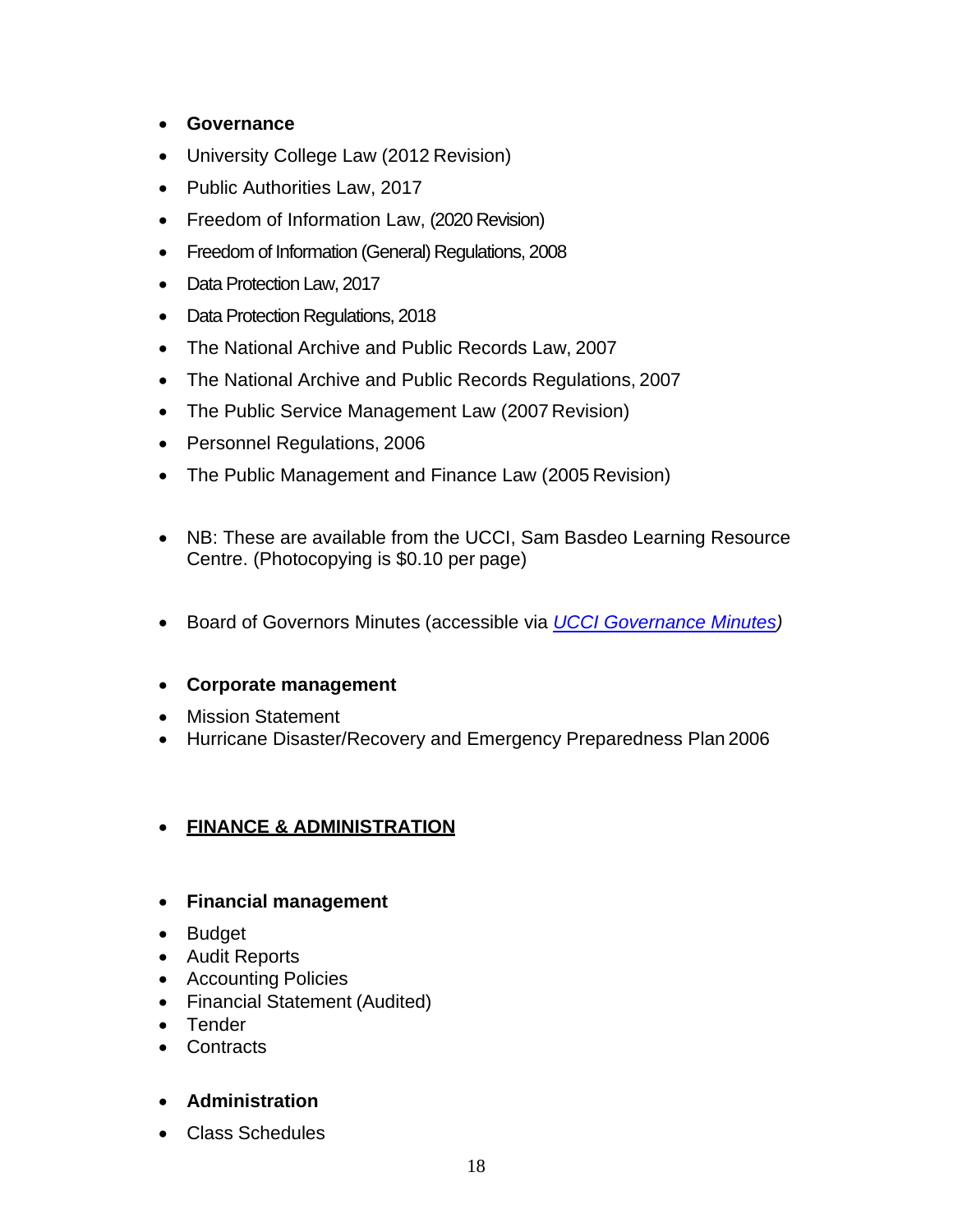- Examination Schedules
- Insurance Police
- Employment Contracts
- Job Vacancies [\(http://www.ucci.edu.ky\)](http://www.ucci.edu.ky/)
- File Plan (work in progress)

### • **Human Resources**

- Organizational Chart (working progress)
- Directory of Officers and Employee [\(http://www.ucci.edu.ky](http://www.ucci.edu.ky/))
- Job Descriptions
- Dress Code
- Active Recruit Exercise
- Implementation of Breath HR
- Separation of Governance Polices Management ( Working Progress)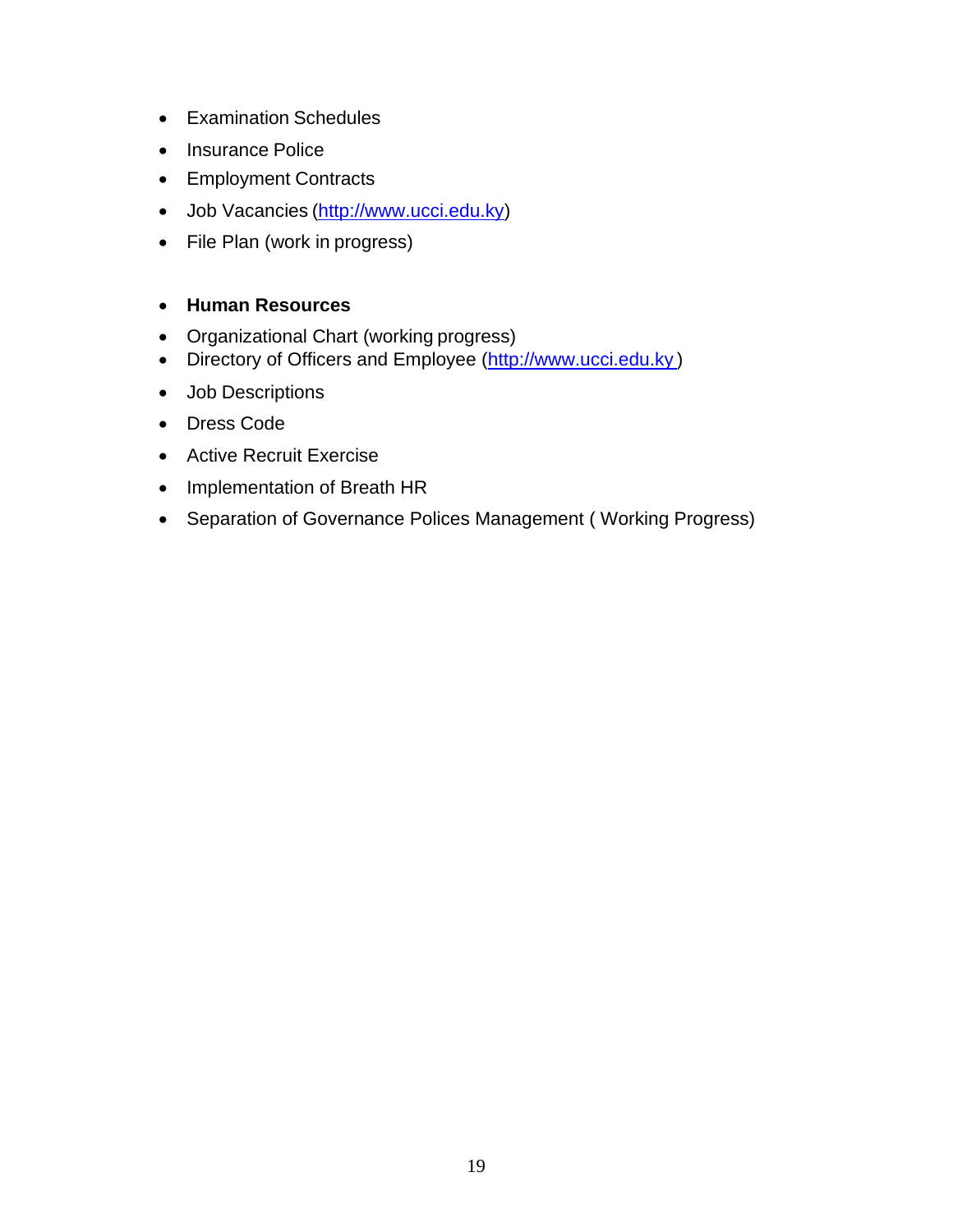# • **POLICIES AND PROCEDURES**

- Internal Procedures for Identifying and Processing a Freedom of information Request (FOI)
- Library Management System Procedural Document
- Bachelor's degree Regulation
- Learning Resource Centre Policy Document
- Student General Regulations
- Academic Regulations
- IT Policies
- Admin. and Support Staff
- New Faculty
- Refund Policy
- Tuition Payment Plans
- Grade Forgiveness Request Form
- Academic Amnesty
- Never Attended (NA) Grade
- Examination Quality Assurance Polices
- The Examination Disposal Policy
- **Information and Technology**
- Press Releases

### • **DECISIONS AND RECOMMENDATIONS**

• Committee Minutes (Electronic Record)

# • **LIST AND REGISTERS**

- FOI requests
- FOI Request handling
- **OUR SERVICES AT UCCI**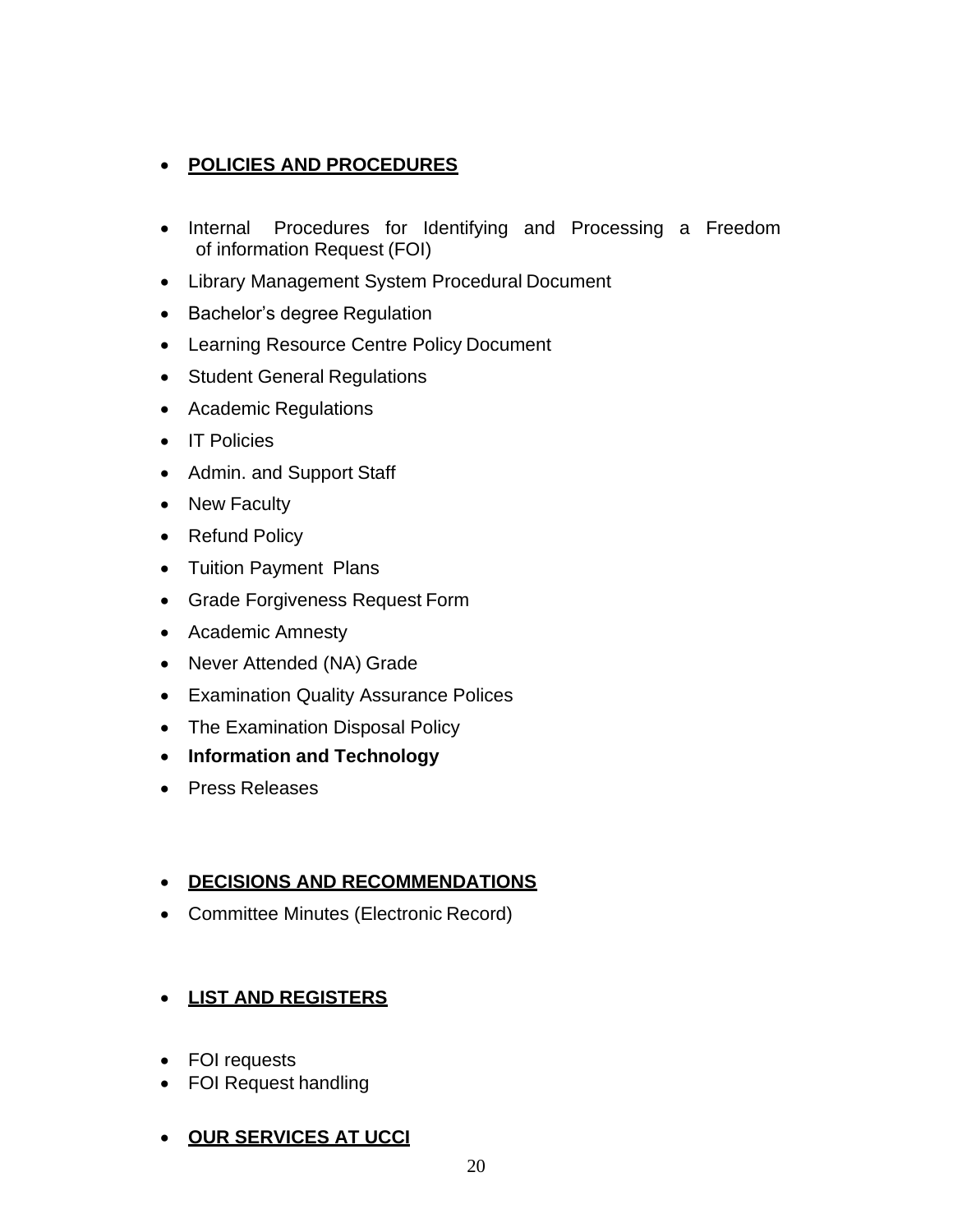- Application Forms
- Absent forms
- Absent forms –final exam
- Agreement for Administration of Examinations
- Application for Undergraduate Readmission
- Authorization for release of Information
- Associate Conversion form
- Authorization for release of information to Cayman IslandsGovernment
- Change of Grade form
- Change of Major form
- Change of Name form
- Change of Personal Data form
- Challenge Exam Forms (cost \$75)
- Final Exam Clash forms
- Grade Forgiveness Request form
- Grade Appeal Form
- Petition for make–up Examination
- Payment Plan Fees (\$50)
- Refund Request form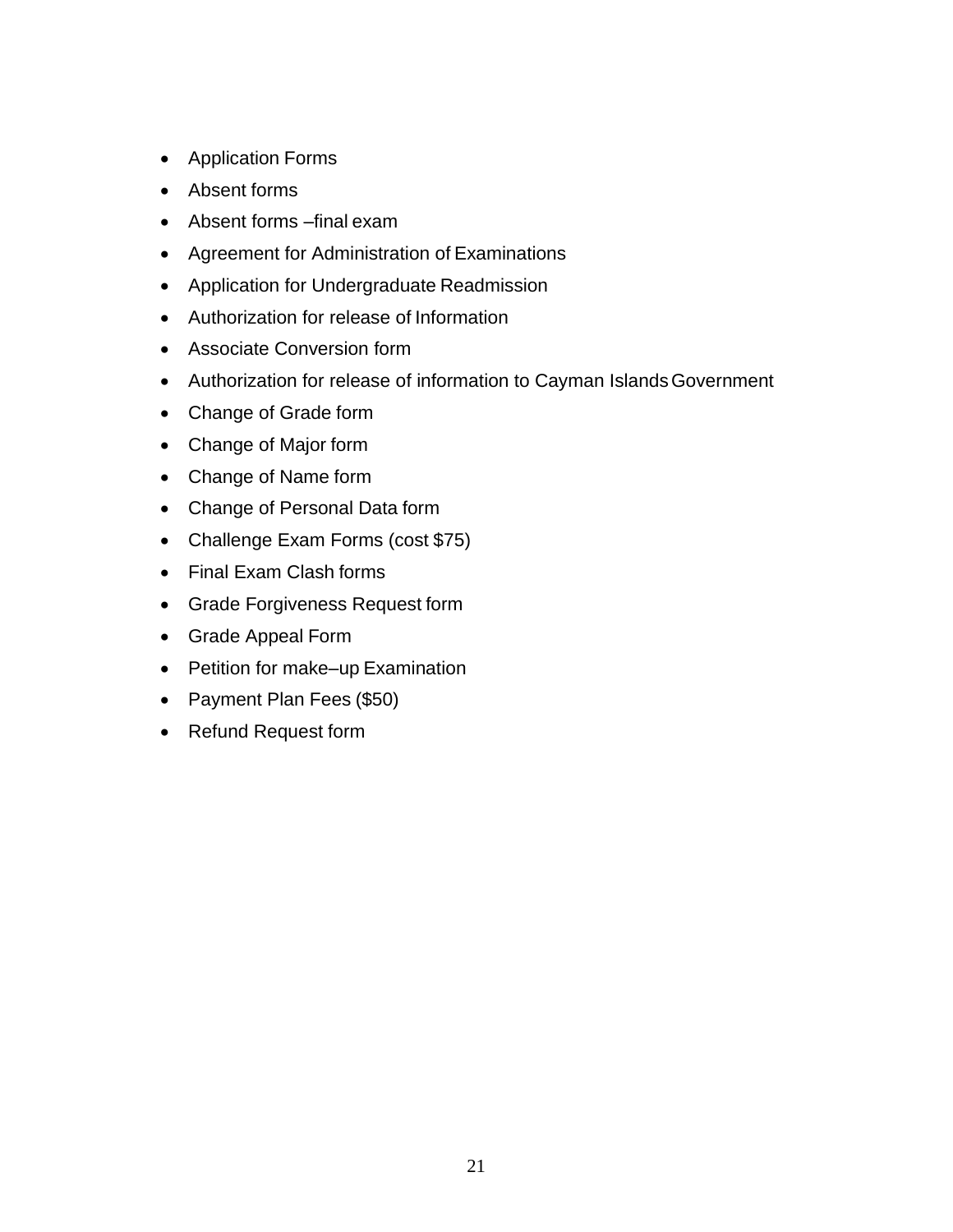- Request for Letter (\$10 express \$20)
- Re Admission form (\$25)
- Transcript Request form (transcript cost \$10 for the first one any additional will cost \$5)
- Rush Transcript /Letter \$20
- Transfer Credit form
- Transcript form (\$10 for 1<sup>st</sup> copy each additional \$5)
- Course Withdrawal form (\$10)
- University Withdrawal form
- Transient Student from
- Conversion Forms to Associate / Bachelor Degree
- College Catalogue [\(http://www.ucci.edu.ky\)](http://www.ucci.edu.ky/) electronic copy
- Forms/Leaflets [\(http://www.ucci.edu.ky\)](http://www.ucci.edu.ky/) electronic copy
- Student Records (Exemption under the freedom of information law section 23(1) Pg 87, but Students can access their personal records
- Proctor overseas examination fees (cost \$150)
- **Learning Resource Centre Patron Services**
- Library membership forms (individual membership \$25+\$100 deposit fee)
- Library membership (maximum of 5 persons membership \$25 +\$100 deposit fee)
- Lending Resources
- Providing Internet connectivity
- Assisting patrons in research techniques
- Providing research services
- Proctor online examination
- Undergraduate Academic Amnesty Application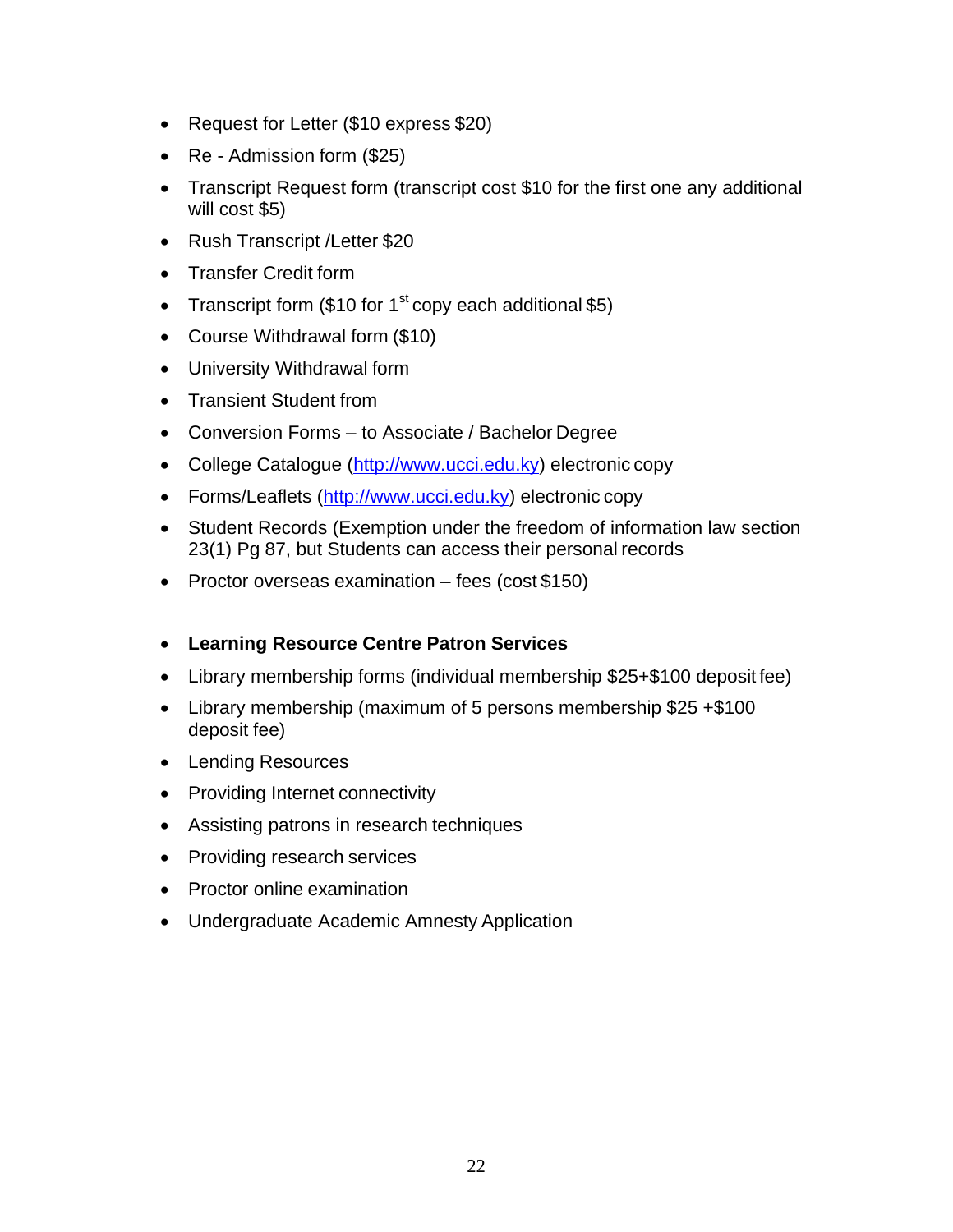# • **Brochures**

- Certificate Programs
- Associate Degree Programs
- Associate of Arts in Primary Education
- Bachelor's degree Programs
- Bachelor of Science Degree in Nursing
- Bachelor of Science in Social Science
- Bachelor of Science in Primary Education
- Executive Certificate in Global Leadership
- Executive Master of Business Administration
- Executive Master in Public Administration
- Certificate in Legal Support and Administration
- University College Brochures
- Continuing Education
- Sam Basdeo Learning Resource Centre
- Chartered Institute of Securities and Investment (pending)